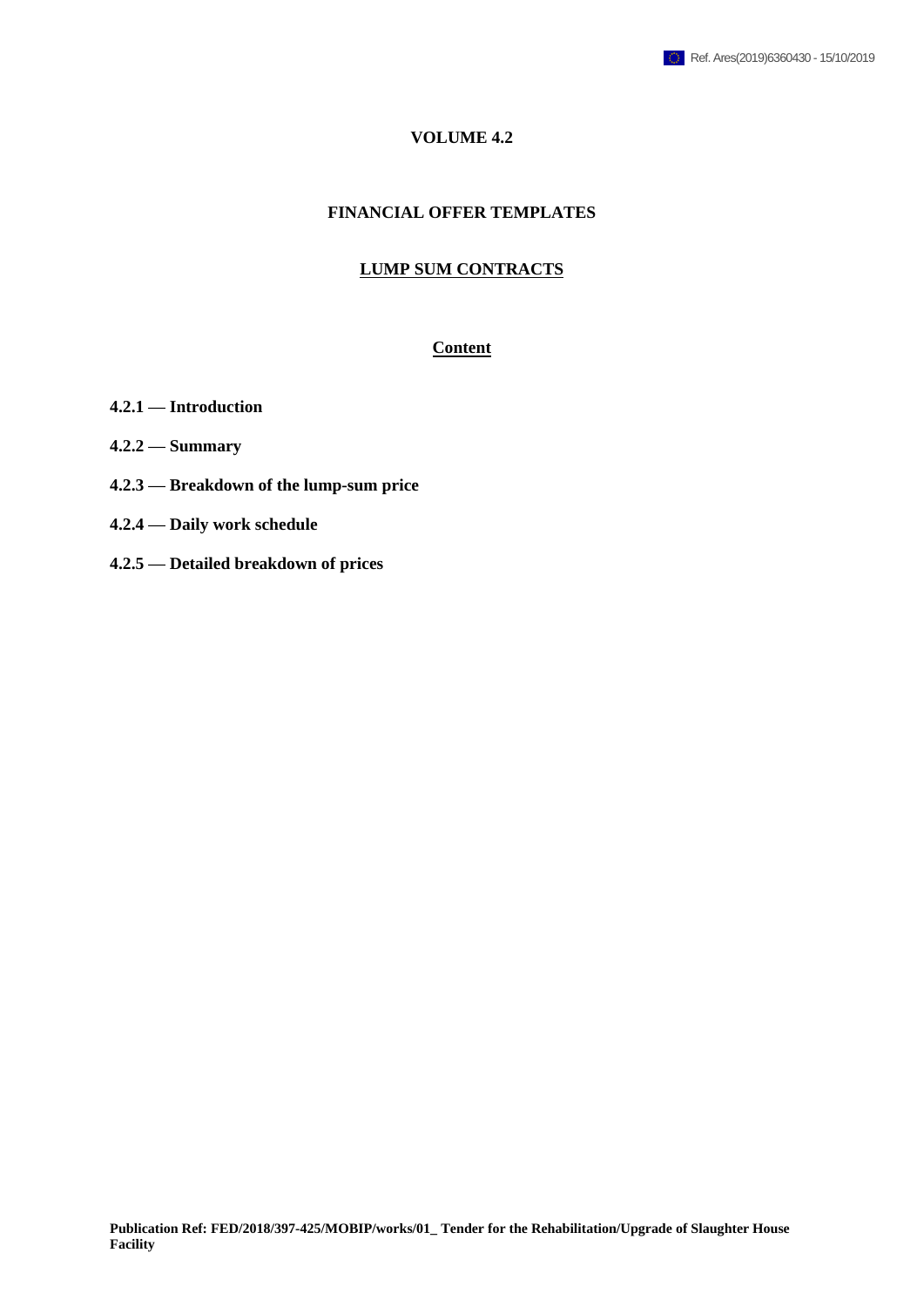### **VOLUME 4.2.1 — INTRODUCTION**

#### **1. General**

1.1 The breakdown of the lump-sum price (Volume 4.2.3) is the itemised list of prices showing the build-up of the price in a lump-sum contract. This breakdown of the lump-sum price does not derogate in any way to the clause stating that, in a lump-sum contract, the total contract price remains fixed irrespective of the quantity of work actually carried out.

The amounts due will be calculated:

The amounts due will be calculated: by the tranches specified in Articles 49(1) and 50.7 of the special conditions.

1.2 The detailed breakdown of prices (Volume 4.2.5) is the list which contains the basic costs, net costs and mark-ups, from which each price on the breakdown of the lump-sum price and on the daywork schedule results. The detailed breakdown of prices does not derogate in any way to the clause according to which, in a lump-sum contract, the total contract price remains fixed irrespective of the quantities of work actually carried out.

The detailed breakdown of prices provides the coefficients for applying the price revision formula referred to in Article 48.2 of the special conditions and can provide the basis for valuation of additional work ordered referred to in Article 37.5 of the general conditions.

1.3 Provisional sums for use when works are to be executed on a daywork basis (Volume 4.2.4) can only be executed by administrative order of the supervisor, in accordance with the terms of the contract.

## **2. Specific to Volumes 4.2.2, 4.2.3 and 4.2.4**

- 2.1 The item description given in the breakdown of the lump-sum price in no way limits the contractor's obligations under the contract to provide all the works described elsewhere.
- 2.2 The prices of the breakdown of the lump-sum price include all incidental and contingent expenses and all risks necessary to construct, complete and maintain all works in accordance with the contract. Unless separate items are provided in the breakdown of the lump-sum price, prices include all costs involved in the various items of the breakdown.
- 2.3 The lump–sum price and the prices of the breakdown of the lump-sum price and of the daywork schedule are all-inclusive and include any non-exonerated tax or fiscal duty.
- 2.4 The unit prices in Volumes 4.2.3 and 4.2.4 are obtained by multiplying the net cost of Volume 4.2.5 - Table D, on the one hand, with the coefficient K, on the other hand.

The coefficient K represents the proportions between the Site costs (Fc) of Volume 4.2.5 - Table E and the Total net costs (Ps) and between the General costs (Fg) of Volume 4.2.5 - Table F and the Contract price (Pv):  $K = (1+A)/(1-B)$  whereby  $A = Fc/Ps$ 

 $B = Fg/Pv$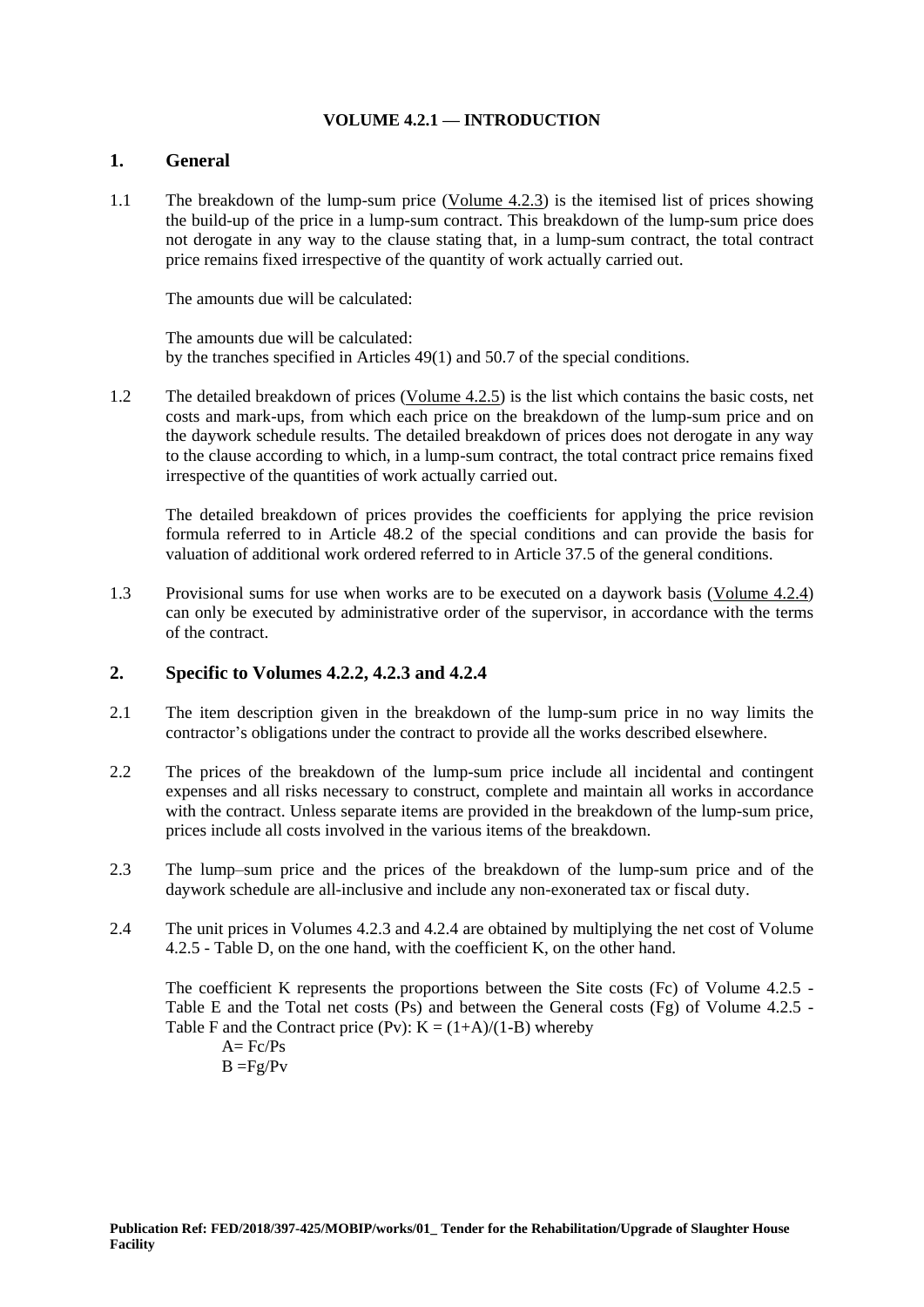# **VOLUME 4.2.2 — SUMMARY**

| <b>Description</b>                  | Amount<br>[EUR] [local currency] |
|-------------------------------------|----------------------------------|
| Total of lump-sum price             |                                  |
| Total of dayworks — provisional sum |                                  |
| <b>TOTAL PRICE</b>                  |                                  |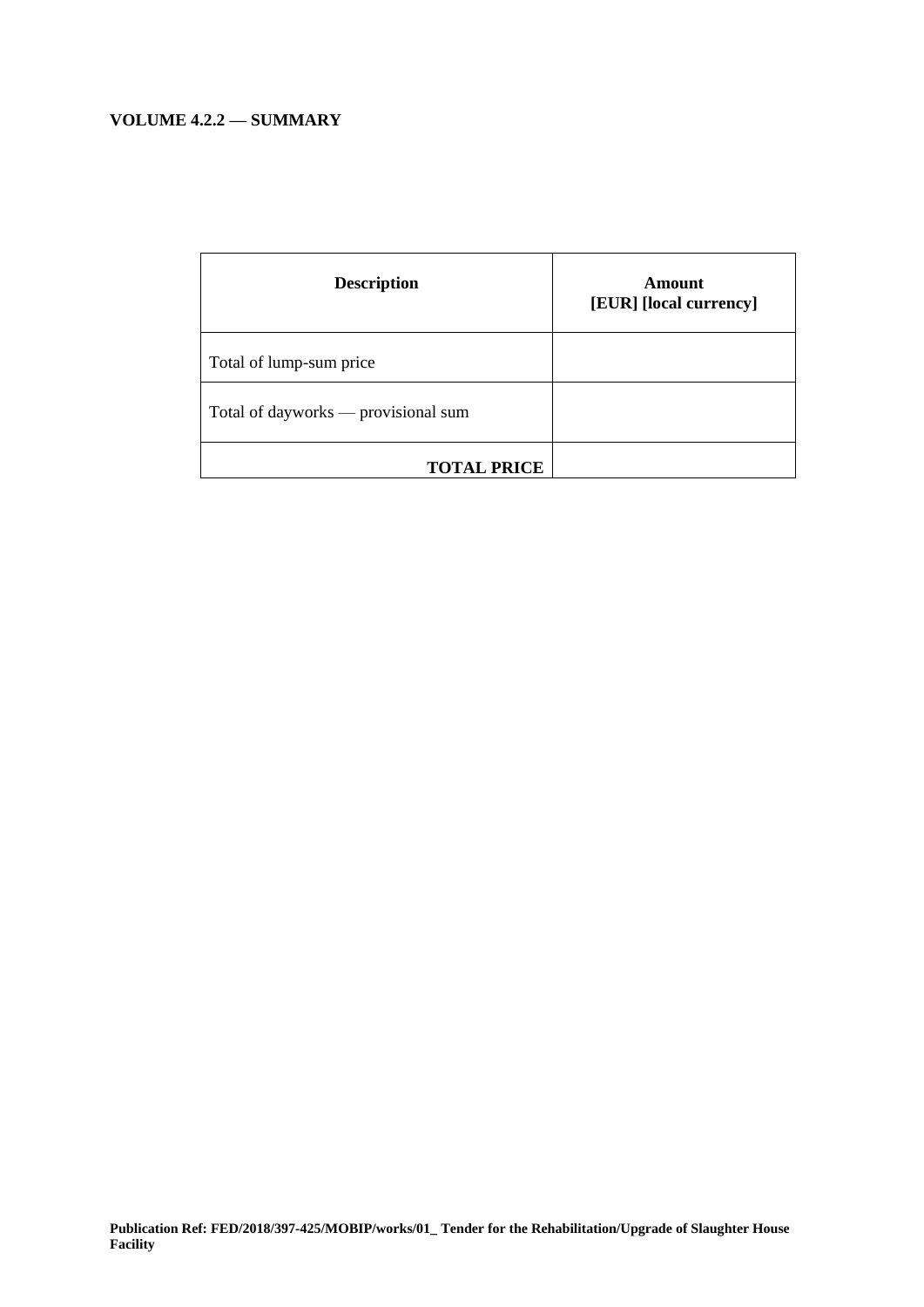| Item | <b>Description</b>          | Unit | Unit price      | Firm<br>quantities       | Lump-sum price<br>[EUR] |
|------|-----------------------------|------|-----------------|--------------------------|-------------------------|
|      |                             |      |                 |                          |                         |
|      |                             |      |                 | $\overline{\phantom{0}}$ |                         |
|      |                             |      |                 |                          |                         |
|      |                             |      | $\qquad \qquad$ |                          |                         |
|      |                             |      |                 |                          |                         |
|      |                             |      |                 |                          |                         |
|      |                             |      |                 | $\overline{\phantom{a}}$ |                         |
|      |                             |      |                 |                          |                         |
|      |                             |      |                 |                          |                         |
|      |                             |      |                 |                          |                         |
|      | <b>Total lump-sum price</b> |      |                 |                          |                         |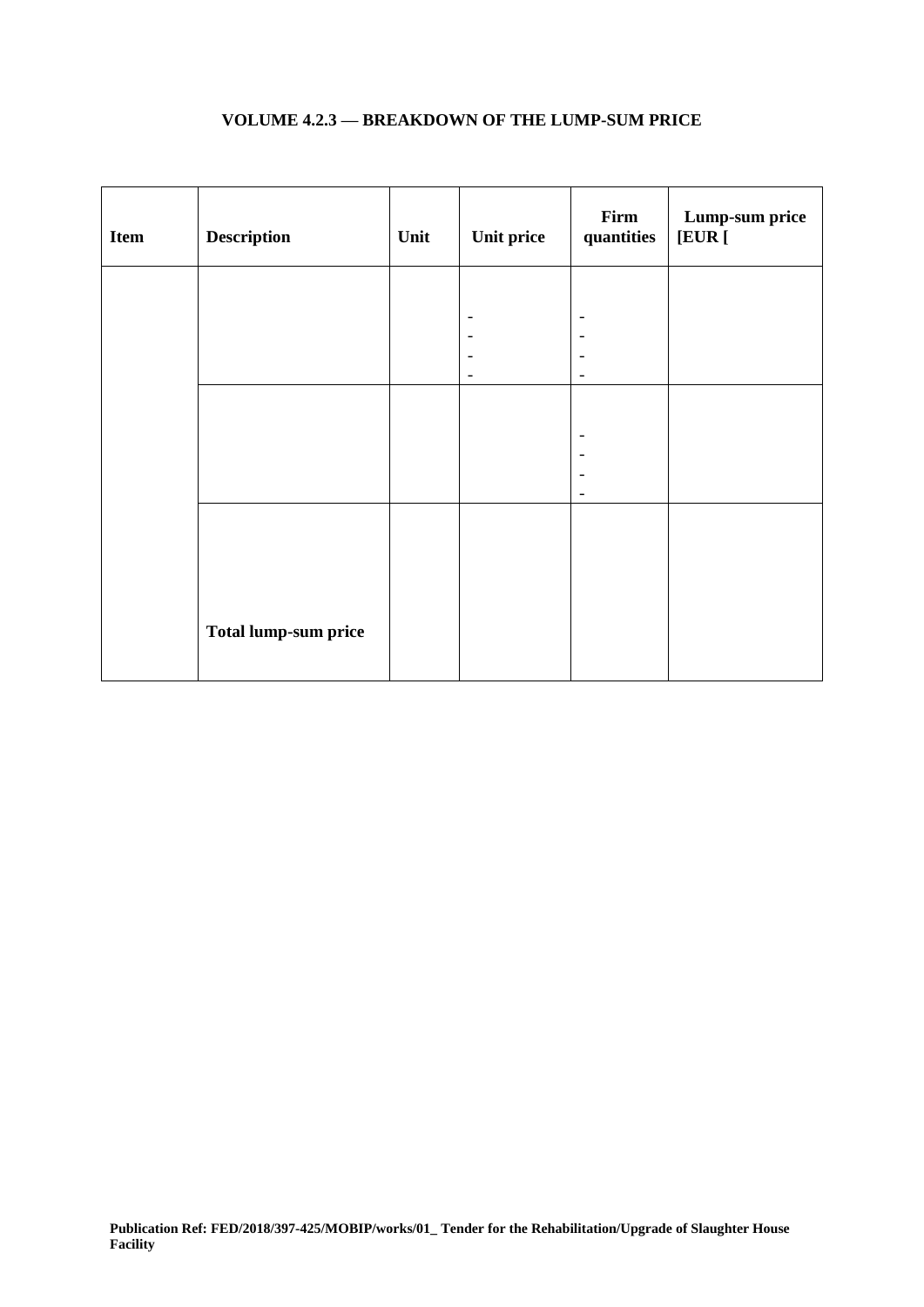| <b>Item</b> | <b>Description</b>                       | Unit | <b>Unit price</b> | <b>Estimated</b><br>quantities | <b>Provisional sum</b><br><b>EUR</b> |
|-------------|------------------------------------------|------|-------------------|--------------------------------|--------------------------------------|
|             |                                          |      |                   |                                |                                      |
|             | Labour                                   |      |                   |                                |                                      |
|             | Materials                                |      |                   |                                |                                      |
|             | Equipment                                |      |                   |                                |                                      |
|             |                                          |      |                   |                                |                                      |
|             |                                          |      |                   |                                |                                      |
|             | <b>Total dayworks</b><br>provisional sum |      |                   |                                |                                      |

## **VOLUME 4.2.4 — DAYWORK SCHEDULE**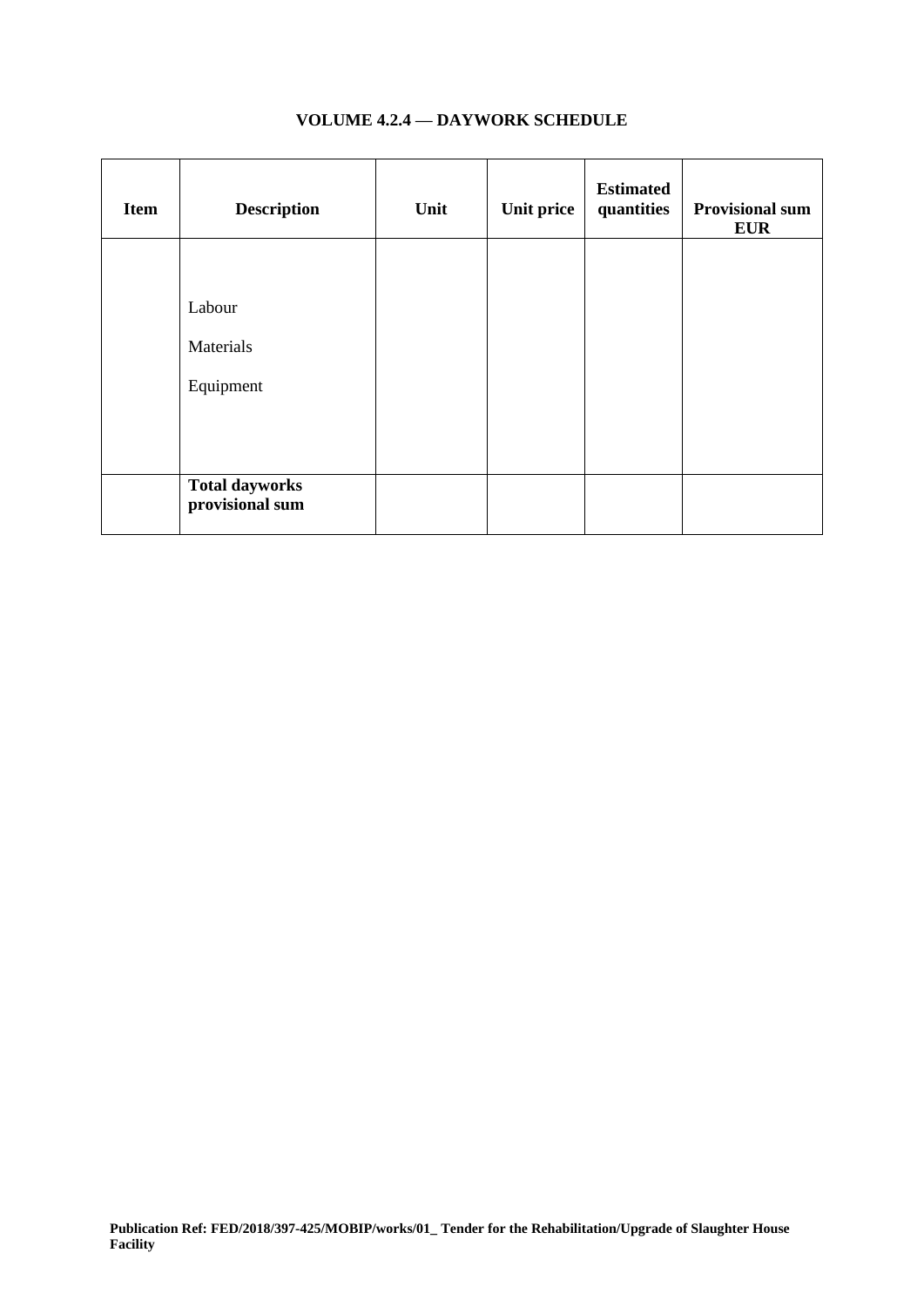#### **VOLUME 4.2.5 — DETAILED BREAKDOWN OF PRICES**

## **A) Breakdown of the basic prices for labour (converted into local currency or €/hour)**

| NO             | Qualification          | <b>Monthly</b><br>pay<br>(1) | <b>Hourly</b><br>pay<br>(2) | Overtime<br>(3) | Soc. security<br>contributions<br>(4) | <b>Travel time</b><br>(5) | <b>Hourly</b> total<br>(6) |
|----------------|------------------------|------------------------------|-----------------------------|-----------------|---------------------------------------|---------------------------|----------------------------|
| A1             | Labourer, Cat 1        |                              |                             |                 |                                       |                           |                            |
| A2             | Skilled worker, Cat. 3 |                              |                             |                 |                                       |                           |                            |
| A3             | Skilled worker, Cat. 5 |                              |                             |                 |                                       |                           |                            |
| A4             | Foreman, Cat. 7        |                              |                             |                 |                                       |                           |                            |
| A5             | Site manager           |                              |                             |                 |                                       |                           |                            |
| A6             | HGV driver             |                              |                             |                 |                                       |                           |                            |
| A7             | Heavy plant driver     |                              |                             |                 |                                       |                           |                            |
| A8             | Clerk of works         |                              |                             |                 |                                       |                           |                            |
| A <sub>9</sub> | Mechanic, Cat. 7       |                              |                             |                 |                                       |                           |                            |
| A <sub>9</sub> | Land surveyor          |                              |                             |                 |                                       |                           |                            |
| A10            | Planning draughtsman   |                              |                             |                 |                                       |                           |                            |
| A11            | $\cdots$               |                              |                             |                 |                                       |                           |                            |

The above list is given by way of example and is not exhaustive.

- (1) Salary if the employee is paid monthly.
- (2) Hourly pay if the employee is paid hourly, otherwise monthly salary divided by the legal working hours (… hours/month).
- (3) Average cost of overtime, i.e. hourly pay times the overtime coefficient. Average coefficient to be applied to the salary to take account of overtime......... (= total gross salary/gross salary without overtime).
- (4) Percentage of the social security contributions (including social welfare, leave, etc.) times the gross salary (this percentage may vary according to the category of employee).
- (5) Average monthly or daily travel time divided by the number of daily or monthly legal working hours.
- $(6) = (2) + (3) + (4) + (5).$

Done at …………………………………

The tenderer (signature)

**Publication Ref: FED/2018/397-425/MOBIP/works/01\_ Tender for the Rehabilitation/Upgrade of Slaughter House Facility**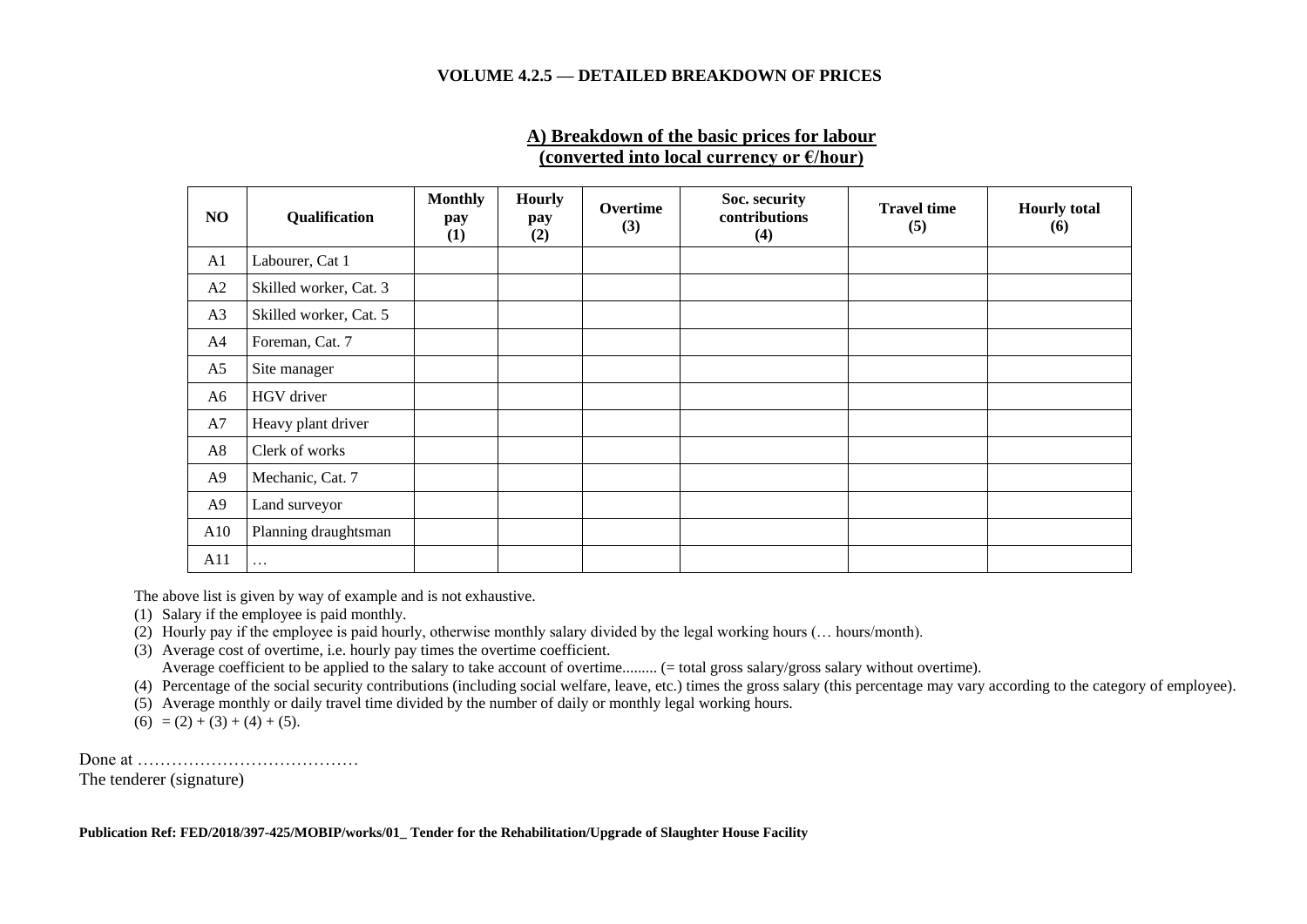## **B) Breakdown of basic supply prices for materials and consumables (in local currency or €/unit)**

|                |                                  |                | Origin | Unit price    | <b>Transport</b> | Tax, duties and other |               | Losses              | <b>Total</b><br>(6) |
|----------------|----------------------------------|----------------|--------|---------------|------------------|-----------------------|---------------|---------------------|---------------------|
| NO             | <b>Description</b>               | Unit           | (1)    | origin<br>(2) | to site<br>(3)   | charges<br>(4)        | $\frac{0}{0}$ | <b>Value</b><br>(5) |                     |
| C1             | Gasoil                           | L              |        |               |                  |                       |               |                     |                     |
| C2             | Aggregates for concrete          | m <sup>3</sup> |        |               |                  |                       |               |                     |                     |
| C <sub>3</sub> | Sand for concrete 2/4            | m <sup>3</sup> |        |               |                  |                       |               |                     |                     |
| C <sub>4</sub> | Cement                           | T              |        |               |                  |                       |               |                     |                     |
| C <sub>5</sub> | Steel for reinforced<br>concrete | Kg             |        |               |                  |                       |               |                     |                     |
| C6             | Annealed wire                    | Kg             |        |               |                  |                       |               |                     |                     |
| C7             | Timber formwork                  | $\rm m^2$      |        |               |                  |                       |               |                     |                     |
| C8             | Plywood                          | m <sup>2</sup> |        |               |                  |                       |               |                     |                     |
| C9             | Plasticisers                     | Kg             |        |               |                  |                       |               |                     |                     |
| C10            | Concrete coating                 | Kg             |        |               |                  |                       |               |                     |                     |
| C11            | Asphalt concrete                 | $\mathbf T$    |        |               |                  |                       |               |                     |                     |
| C13            | <b>Inspection ladders</b>        | U              |        |               |                  |                       |               |                     |                     |
| C14            | Fencing                          | ml             |        |               |                  |                       |               |                     |                     |
| C15            | Traffic signs                    | U              |        |               |                  |                       |               |                     |                     |
| C16            | $\cdots$                         |                |        |               |                  |                       |               |                     |                     |

This list is not exhaustive.

(1) Geographical location of the supplier or quarry.

(2) Supply or cost price at the quarry or on delivery in the country.

(3) Cost price of transport from the quarry or delivery in the country to the site.

(4) To be borne by the firm.

(5) Any losses or breakages to be determined by the tenderer.

(6) Basic prices for supply of materials:  $(6) = (2) + (3) + (4) + (5)$ .

Done at ………………………………

The tenderer (signature)

**Publication Ref: FED/2018/397-425/MOBIP/works/01\_ Tender for the Rehabilitation/Upgrade of Slaughter House Facility**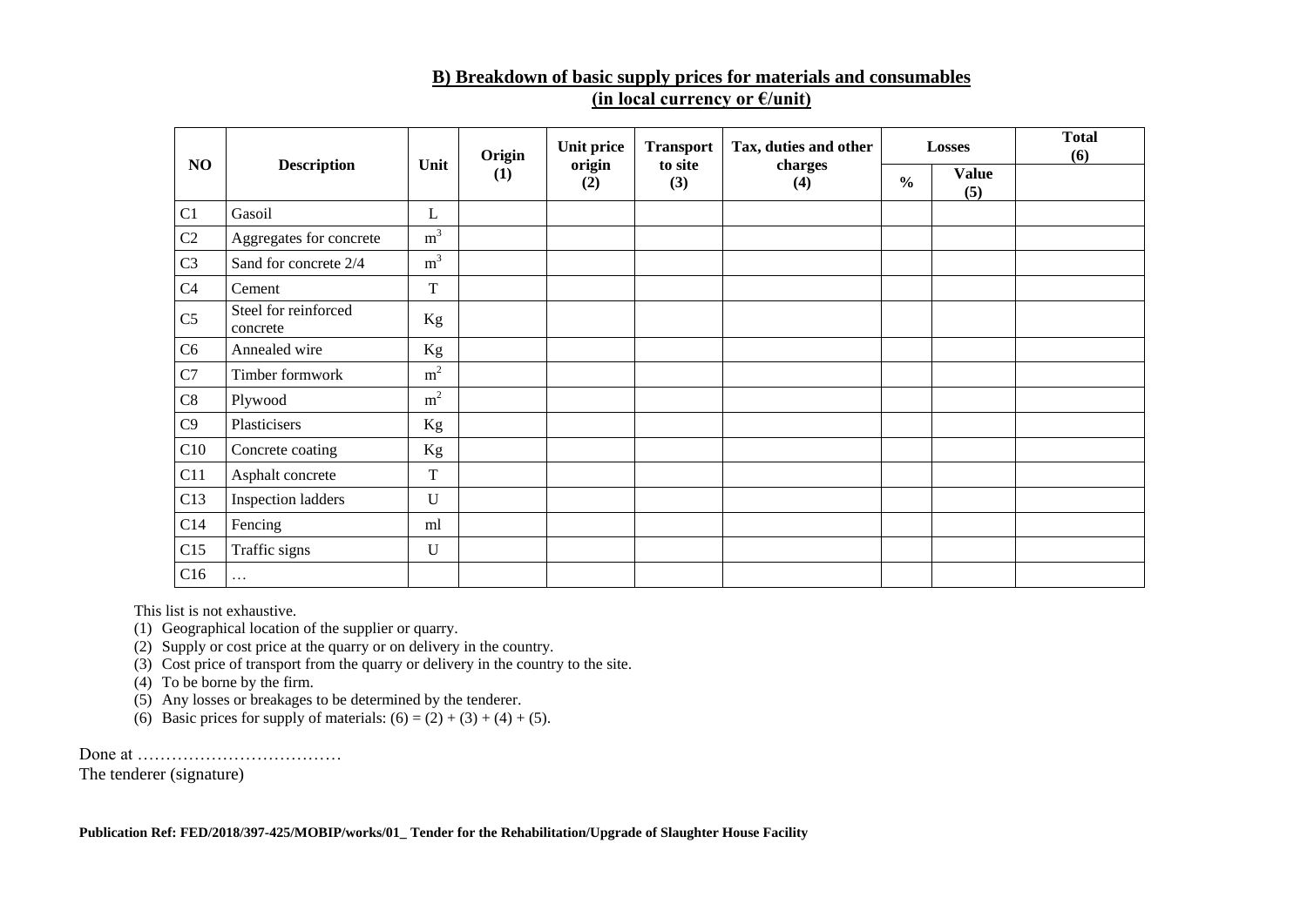## **C) Breakdown of basic hourly prices for equipment (in local currency or €/hour)**

| $\mathbf{N}\mathbf{0}$ | <b>Description</b>               | <b>Purchase</b><br>date of<br>equipmen | Replacement<br>value (RV)<br>(1) | <b>Duties</b><br><b>Taxes</b><br>(2) | $RV +$<br>taxes<br>(3) | nb days<br>useful life<br>(4) | <b>Depreciation</b><br>/day<br>(5) | Fuel<br>cost/<br>day<br>(6) | Lubricant<br>cost/day(7) | <b>Spare parts</b><br>(SP) cost<br>/day<br>(8) | Lubricant &<br>SP taxes/day<br>(9) | Labour<br>cost/day<br>(10) | <b>Total</b><br>/day<br>(11) | <b>Average daily</b><br>working time<br>(12) | <b>Total</b><br>/hour<br>(13) |
|------------------------|----------------------------------|----------------------------------------|----------------------------------|--------------------------------------|------------------------|-------------------------------|------------------------------------|-----------------------------|--------------------------|------------------------------------------------|------------------------------------|----------------------------|------------------------------|----------------------------------------------|-------------------------------|
| B1                     | D8N bulldozer                    |                                        |                                  |                                      |                        |                               |                                    |                             |                          |                                                |                                    |                            |                              |                                              |                               |
| B <sub>2</sub>         | 14G grader                       |                                        |                                  |                                      |                        |                               |                                    |                             |                          |                                                |                                    |                            |                              |                                              |                               |
| B <sub>3</sub>         | CAT-type<br>crawler<br>excavator |                                        |                                  |                                      |                        |                               |                                    |                             |                          |                                                |                                    |                            |                              |                                              |                               |
| <b>B4</b>              | CAT wheeled<br>excavator         |                                        |                                  |                                      |                        |                               |                                    |                             |                          |                                                |                                    |                            |                              |                                              |                               |
| B <sub>5</sub>         | Trencher<br>type $\dots$         |                                        |                                  |                                      |                        |                               |                                    |                             |                          |                                                |                                    |                            |                              |                                              |                               |
| B <sub>5</sub>         | Pump                             |                                        |                                  |                                      |                        |                               |                                    |                             |                          |                                                |                                    |                            |                              |                                              |                               |
| B <sub>6</sub>         | Concrete<br>vibrating poker      |                                        |                                  |                                      |                        |                               |                                    |                             |                          |                                                |                                    |                            |                              |                                              |                               |
| B7                     | $\cdots$                         |                                        |                                  |                                      |                        |                               |                                    |                             |                          |                                                |                                    |                            |                              |                                              |                               |

(1) Estimated purchase price (excl. tax) of a piece of equipment of same kind, but new, purchased in the country's capital at the end of machine life span.

(2) Duties and taxes charged to the contractor at the purchase date.

- $(3) = (1)+(2)$
- (4) Number of depreciation years by number of days worked per year.
- (5) Daily depreciation =  $(3)/(4)$ .
- (6) Average daily fuel consumption; the cost of the fuel is given with tax.
- (7) Daily cost of lubricants (excl. tax).
- (8) Daily cost of spare parts (excl. tax).
- (9) Duties and taxes charged to the contractor on lubricants and spare parts
- (10) Manpower price (man/day).
- (11) Daily basic prices of piece of equipment =  $(5)+(6)+(7)+(8)+(9)+(10)$ .
- (12) Hours of operations (average)
- (13) Hourly operational price of piece of equipment =  $(11)/(12)$

Done at ………………………………….

The tenderer (signature)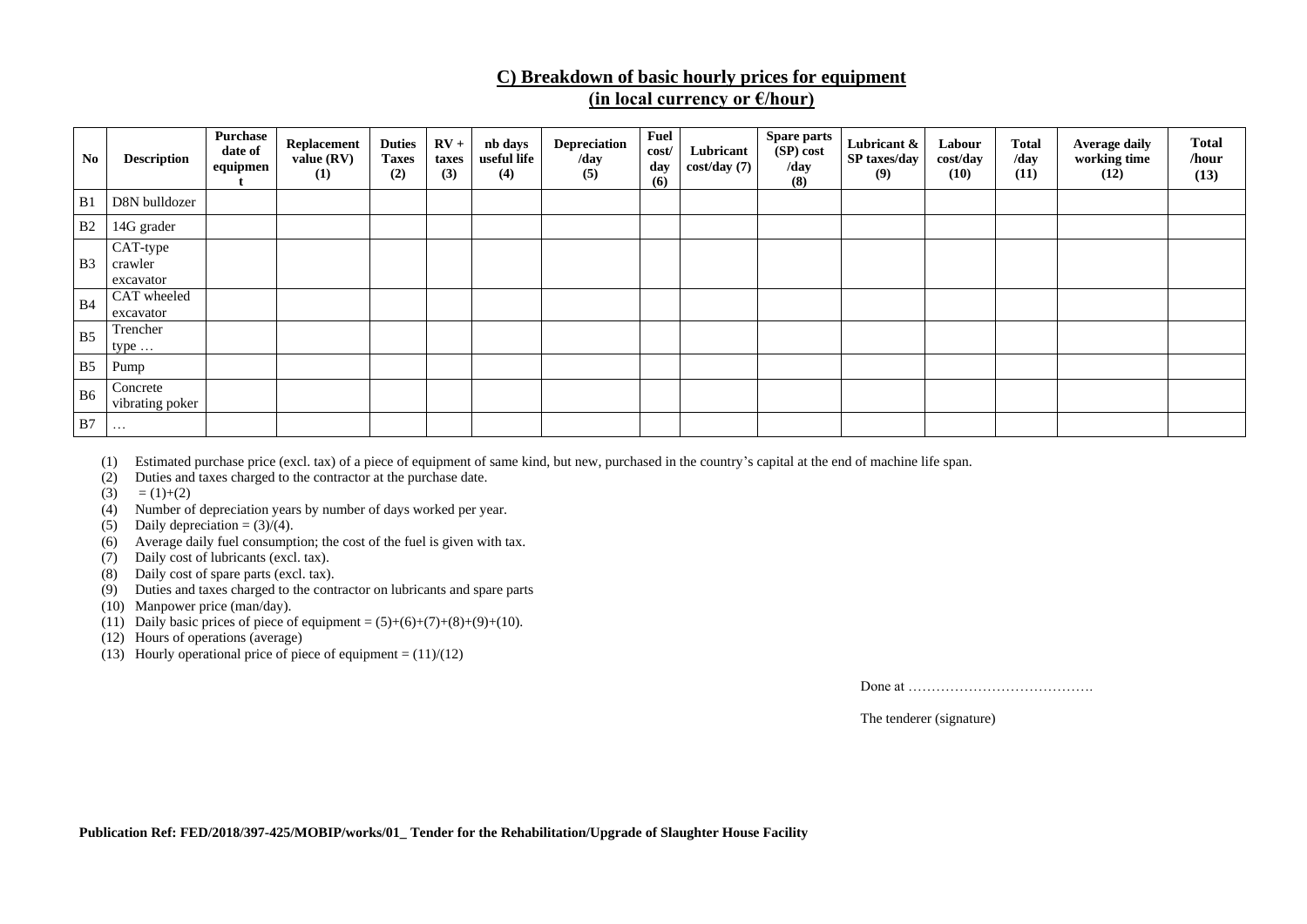# **D) Breakdown of unit prices in the price schedule (in local currency or €)**

No of the unit price: Output per day: m<sup>3</sup>/day Designation of the unit price: Quantities estimated:

| COMPONENTS OF<br>THE PRICE                                                        |                                              |                         |                                             | <b>EQUIPMENT</b>                           | <b>LABOUR</b>                                      |                            |               |                                    |                                  |
|-----------------------------------------------------------------------------------|----------------------------------------------|-------------------------|---------------------------------------------|--------------------------------------------|----------------------------------------------------|----------------------------|---------------|------------------------------------|----------------------------------|
| EQUIPMENT,<br>SUPPLIES AND<br>SUBCONTRACTED<br><b>WORKS</b><br><b>DESIGNATION</b> | Quantity<br>or time<br>using<br>h/day<br>(Q) | $\mathbf U$             | <b>DEPRECIATION</b><br>$\epsilon$ /h<br>(1) | <b>MAINTENANCE</b><br>$\epsilon$ /h<br>(2) | FUEL-<br><b>LUBRICANTS</b><br>$\epsilon$ /h<br>(3) | TOTAL €/day<br>$Qx(1+2+3)$ | Unit<br>price | <b>TOTAL</b><br>$\varepsilon$ /day | <b>TOTALS</b><br>$\epsilon$ /day |
| <b>EQUIPMENT</b>                                                                  |                                              | $\boldsymbol{\text{h}}$ |                                             |                                            |                                                    |                            |               |                                    |                                  |
|                                                                                   |                                              | $\mathbf h$             |                                             |                                            |                                                    |                            |               |                                    |                                  |
| <b>MATERIALS</b>                                                                  |                                              |                         |                                             |                                            |                                                    |                            |               |                                    |                                  |
|                                                                                   |                                              | $\mathbf h$             |                                             |                                            |                                                    |                            |               |                                    |                                  |
| <b>LABOUR</b>                                                                     |                                              | $\mathbf h$             |                                             |                                            |                                                    |                            |               |                                    |                                  |
|                                                                                   |                                              | $\boldsymbol{\text{h}}$ |                                             |                                            |                                                    |                            |               |                                    |                                  |
|                                                                                   |                                              |                         |                                             | TOTAL €/day                                |                                                    |                            |               |                                    |                                  |
|                                                                                   |                                              |                         |                                             | Net cost $\epsilon/m^3$                    |                                                    |                            |               |                                    |                                  |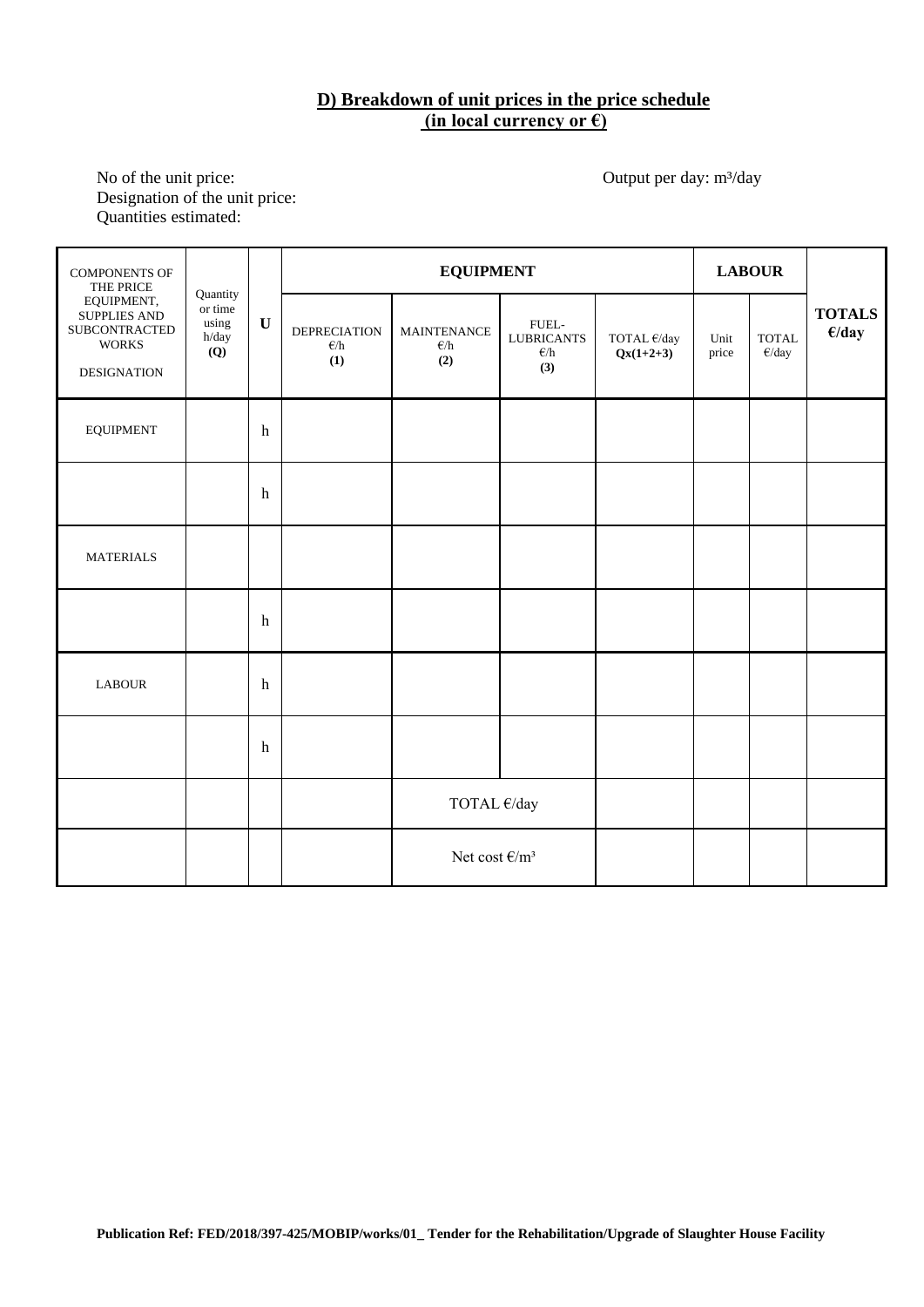## **E) Detailed breakdown of site costs (Fc) (in local currency or €)**

| <b>Means</b> deployed      | <b>Number</b><br>(1) | <b>Basic price</b><br>(2) | <b>Total net cost</b><br>$(3)=(1)+(2)$ |  |  |  |  |
|----------------------------|----------------------|---------------------------|----------------------------------------|--|--|--|--|
| Labour                     |                      |                           |                                        |  |  |  |  |
| A1 Site supervisor         |                      |                           |                                        |  |  |  |  |
| A2 Engineer                |                      |                           |                                        |  |  |  |  |
| A3 Clerk of works          |                      |                           |                                        |  |  |  |  |
| A4 Secretary               |                      |                           |                                        |  |  |  |  |
| A5 Drivers                 |                      |                           |                                        |  |  |  |  |
| A6 Orderlies               |                      |                           |                                        |  |  |  |  |
| A7                         |                      |                           |                                        |  |  |  |  |
|                            | Subtotal labour      |                           |                                        |  |  |  |  |
| Equipment                  |                      |                           |                                        |  |  |  |  |
| B1 4x4 vehicle             |                      |                           |                                        |  |  |  |  |
| B2 Saloon car              |                      |                           |                                        |  |  |  |  |
| B3 Van-type people carrier |                      |                           |                                        |  |  |  |  |
| B4                         |                      |                           |                                        |  |  |  |  |
|                            | Subtotal equipment   |                           |                                        |  |  |  |  |
| <b>Materials</b>           |                      |                           |                                        |  |  |  |  |
| C1 Gasoil                  |                      |                           |                                        |  |  |  |  |
| C2                         |                      |                           |                                        |  |  |  |  |
|                            | Subtotal materials   |                           |                                        |  |  |  |  |
| <b>Other</b>               |                      |                           |                                        |  |  |  |  |
| D1 Rentals                 |                      |                           |                                        |  |  |  |  |
| D2 Telephone               |                      |                           |                                        |  |  |  |  |
| D3                         |                      |                           |                                        |  |  |  |  |
|                            |                      |                           |                                        |  |  |  |  |
|                            | Subtotal other       |                           |                                        |  |  |  |  |
| <b>GENERAL TOTAL</b>       |                      |                           |                                        |  |  |  |  |